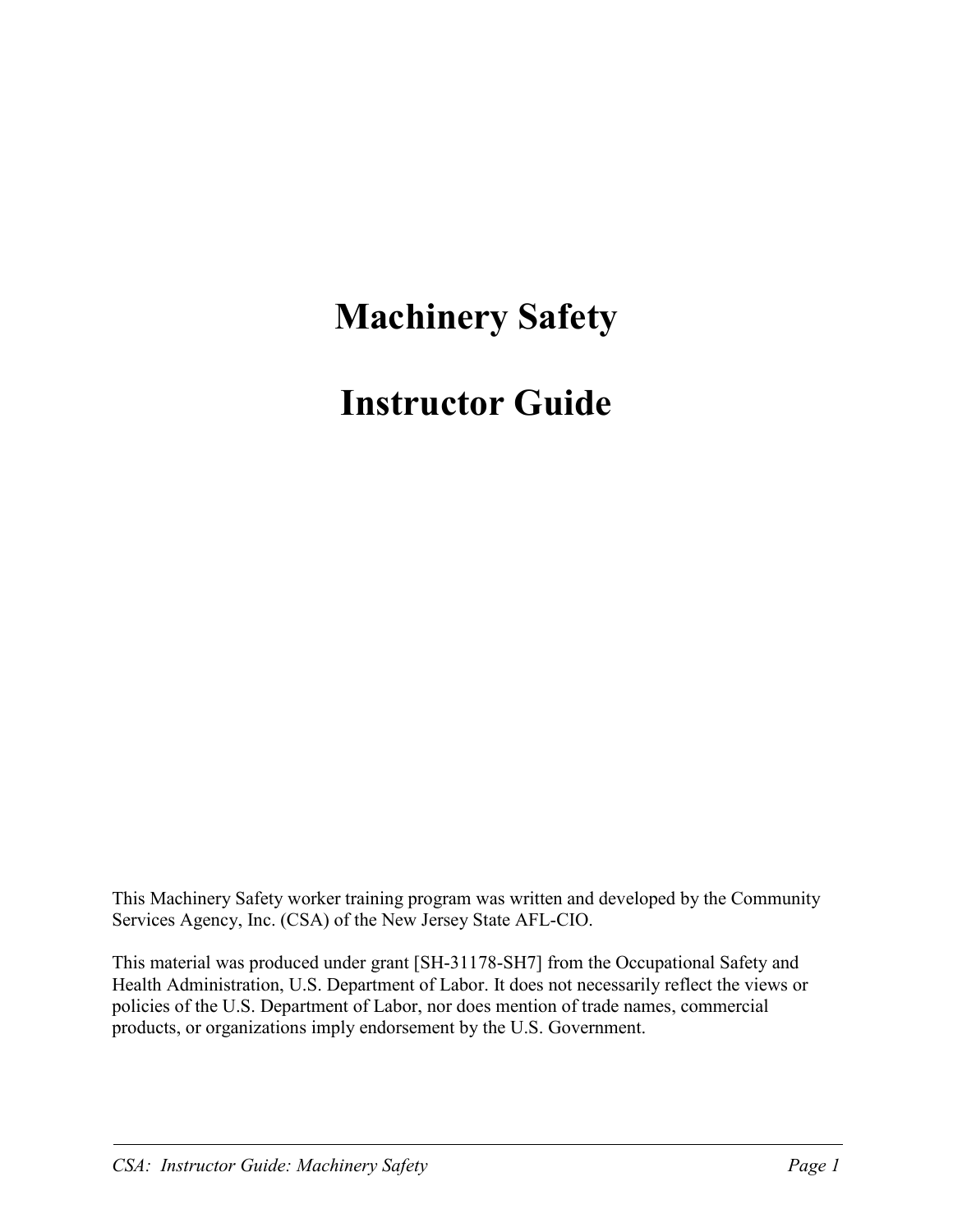# Machinery Safety

#### Learning Objectives

By the end of this lesson, participants will be able to:

- 1. Identify the important OSHA regulations applicable to machine safety
- 2. Discuss worker rights and whistleblower protections
- 3. Explain the general requirements for guarding the hazards of machines
- 4. Describe precautions to be taken around machinery
- 5. Identify important terms associated with guarding machinery
- 6. Describe the requirements of Lockout/Tagout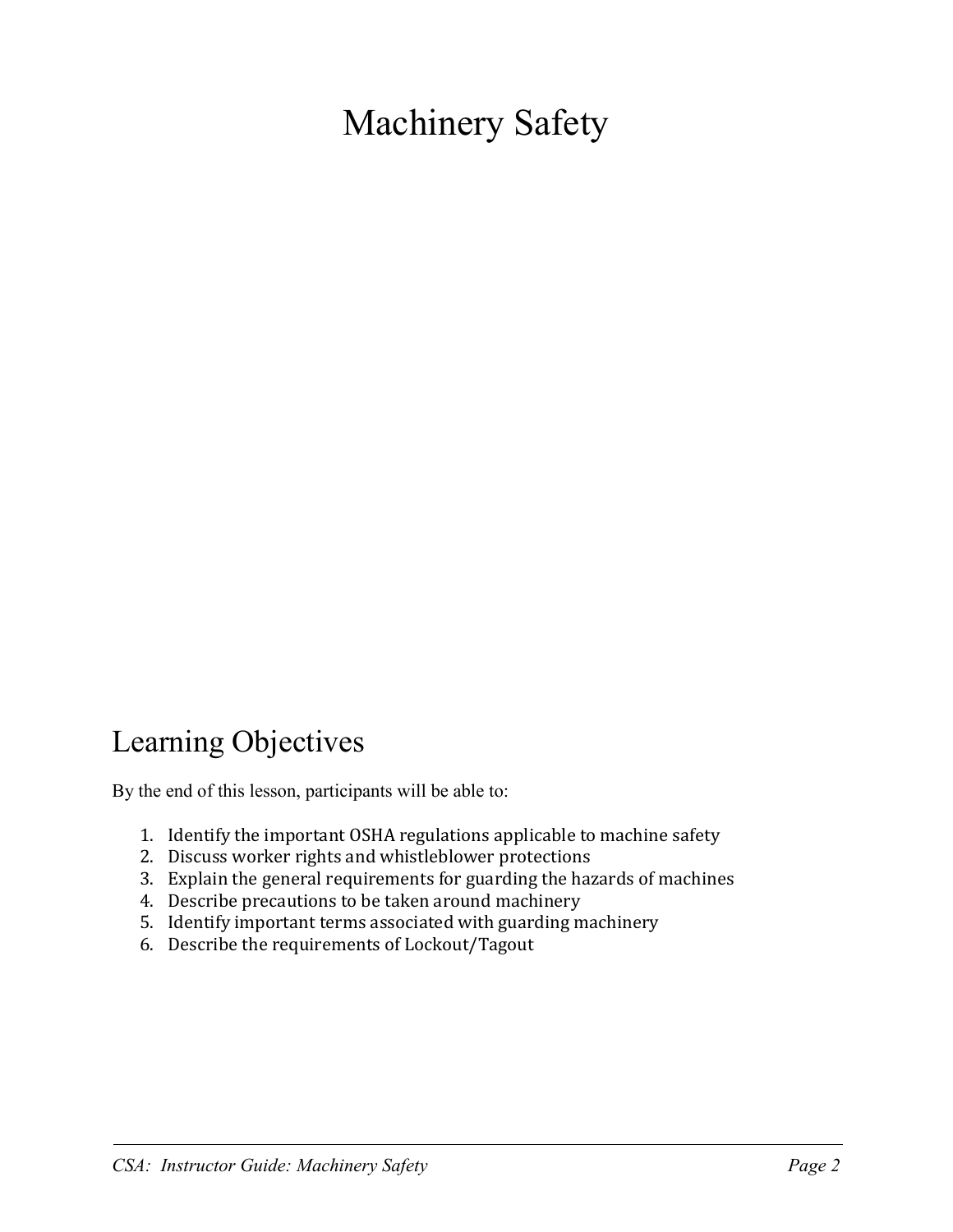### **Suggested Activity Plan**

| <b>Instructor Guide</b> |                                                                                                       | Approximate  |
|-------------------------|-------------------------------------------------------------------------------------------------------|--------------|
|                         | <b>Instructional Methods/Learning Activities</b>                                                      | <b>Time</b>  |
|                         |                                                                                                       | (in minutes) |
|                         | <b>Introduction</b> (6 Slides) – Worksheet and Discussion                                             | $15 - 30$    |
|                         | 1. Explain that you will be looking at the hazards of machines and how to                             |              |
|                         | prevent worker injury. (Slide 1)                                                                      |              |
|                         | 2. Divide the class into groups and have them complete the Machinery                                  |              |
|                         | Safety Worksheet. Then discuss their results and summarize their                                      |              |
|                         | findings. As an option, lead a discussion asking the class the questions                              |              |
|                         | on the worksheet. Again summarize the class responses as you work                                     |              |
|                         | through the questions. (Slide 2)                                                                      |              |
|                         | <b>Worksheet Questions</b><br>1. List the machines present in your workplace.                         |              |
|                         | 2. What hazards are associated with these machines?                                                   |              |
|                         |                                                                                                       |              |
|                         | 3. Which machines in your list have guards, protective devices and/or                                 |              |
|                         | require the use of lockout/tagout and personal protective                                             |              |
|                         | equipment?                                                                                            |              |
|                         | 4. What work activities places workers at the greatest risk of harm                                   |              |
|                         | from these machine?                                                                                   |              |
|                         | 3. Discuss the nature of machine hazard problem and general concepts                                  |              |
|                         | associated with prevention.                                                                           |              |
|                         | 4. Ask the class to describe any incident they know about that is associated                          |              |
|                         | with machinery. (Slides 3-6)<br>Applicable OSHA Standards (8 Slides) - Discussion                     |              |
|                         | 10                                                                                                    |              |
|                         | 1. Review the OSHA standards applicable to machinery. (Slides 7-9)                                    |              |
|                         | 2. Discuss the responsibilities of employers to provide a safe and healthful                          |              |
|                         | workplace. (Slide 10)<br>3. Discuss worker rights and how they are protected from whistleblowing.     |              |
|                         | $(Slides 11-14)$                                                                                      |              |
|                         | <b>Machine Guarding Basics (50 Slides) – Discussion</b>                                               | $30 - 60$    |
|                         | 1. Discuss the different areas of a machine that require safeguarding.                                |              |
|                         | $(Slides 15-18)$                                                                                      |              |
|                         | 2. Discuss the different types of hazardous motions and actions that can                              |              |
|                         | cause injury. Slide 19 summarizes the different motions and actions and                               |              |
|                         | slides 20-31 provide more detail. The detailed slides could be shortened                              |              |
|                         | or eliminated depending on the need for time and/or the background of                                 |              |
|                         | the class attendees. (Slides 19-31)                                                                   |              |
|                         | 3. Discuss the different types of safeguards (guards, devices,                                        |              |
|                         | location/distance, automatic/semiautomatic feed or ejection, and                                      |              |
|                         | miscellaneous). Skip specific safeguards and examples if not relevant to                              |              |
|                         | the workers being trained. (Slides 32-58)                                                             |              |
|                         | 4. Discuss the general requirements for safeguards. (Slide 59)                                        |              |
|                         | 5. Discuss the general safety principles and responsibilities for machinery<br>safety. (Slides 60-64) |              |